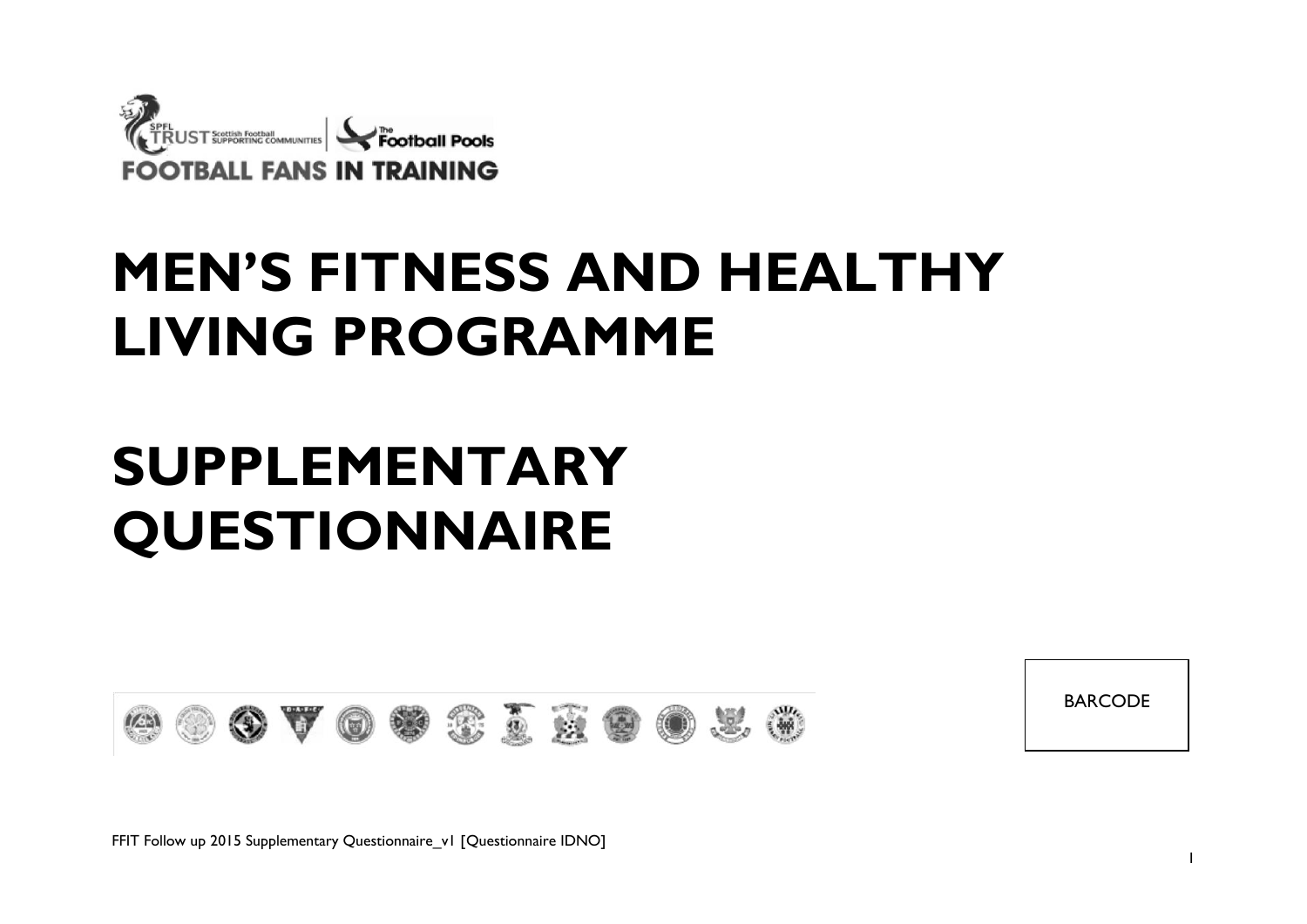Researchers from the Universities of Glasgow, Edinburgh and Dundee, and the Medical Research Council are working with the SPFL Trust to evaluate the long term impact following participation in Football Fans in Training.



**National Institute for Health Research**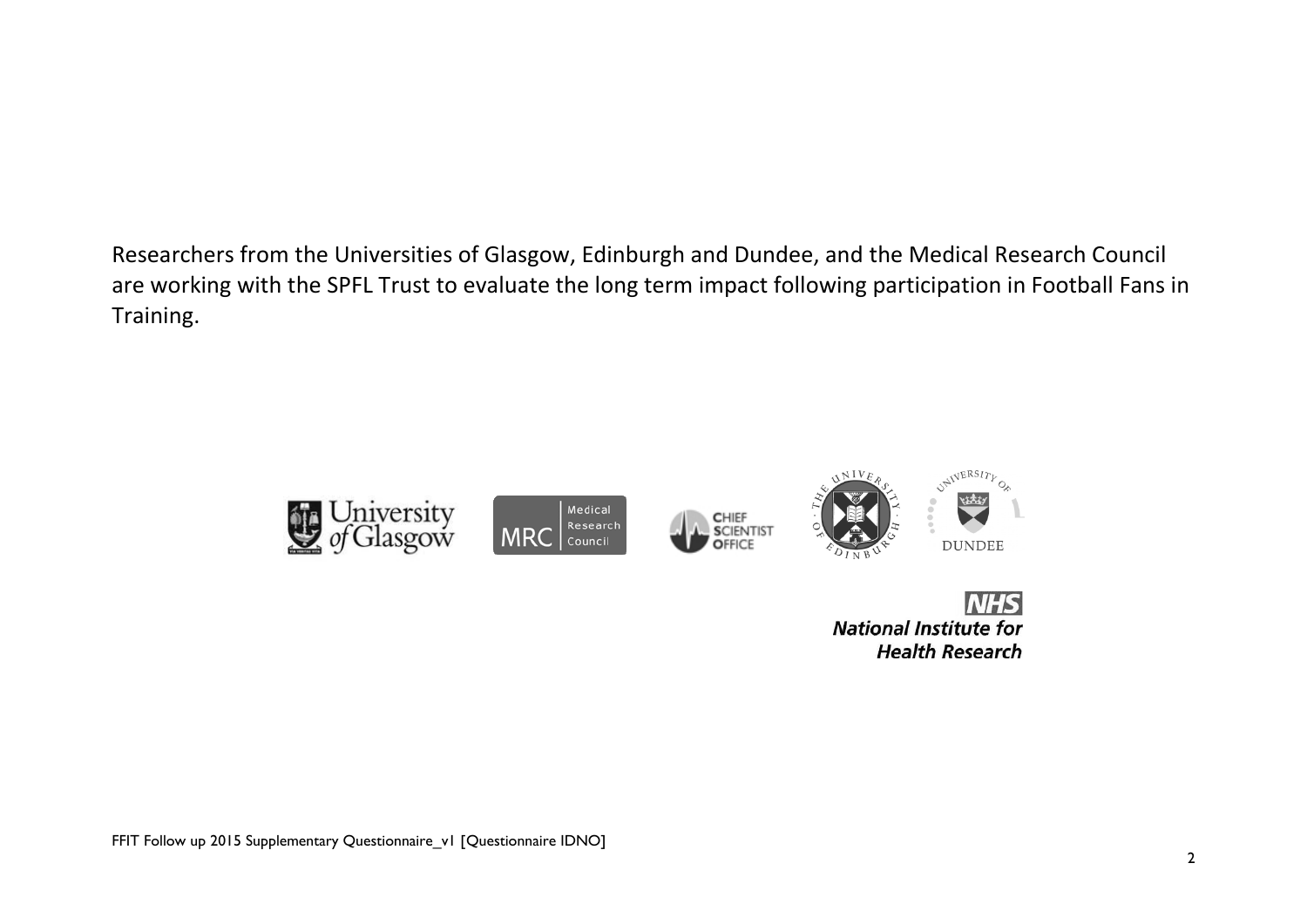#### The first few questions in this questionnaire are about you doing the FFIT programme

| Please can you remind us, which FFIT programme did you do?<br>Please tick ALL THAT APPLY |                                                       |
|------------------------------------------------------------------------------------------|-------------------------------------------------------|
| I have never attended a FFIT programme                                                   | If ticked NEVER, please go to Question $5\rightarrow$ |
| attended FFIT from Aug/Sept to Nov/Dec 2011                                              |                                                       |
| attended FFIT from Aug/Sept to Nov/Dec 2012                                              |                                                       |
| I attended FFIT at another time(s)                                                       | If ticked ANOTHER TIME, please give dates below L     |

#### **1 1 1 Whilst you were on the FFIT programme you might have learnt about different strategies to help you lose weight, become fitter and feel better.**

To what extent do you STILL USE these strategies to help you eat a healthy diet, be physically active and manage your weight?

|   | Please tick ONE box on EACH LINE                                      | <b>Never</b> | Rarely | Sometimes | <b>Frequently Always</b> |  |
|---|-----------------------------------------------------------------------|--------------|--------|-----------|--------------------------|--|
| A | The pedometer (or self-monitoring of walking)                         |              |        |           |                          |  |
| B | Weighing yourself (self-monitoring of weight)                         |              |        |           |                          |  |
|   | <b>SMART</b> goal setting                                             |              |        |           |                          |  |
|   | Tips on how to overcome setbacks                                      |              |        |           |                          |  |
| E | Getting support from friends and/or family in doing more exercise     |              |        |           |                          |  |
| F | Getting support from friends and/or family in eating a healthier diet |              |        |           |                          |  |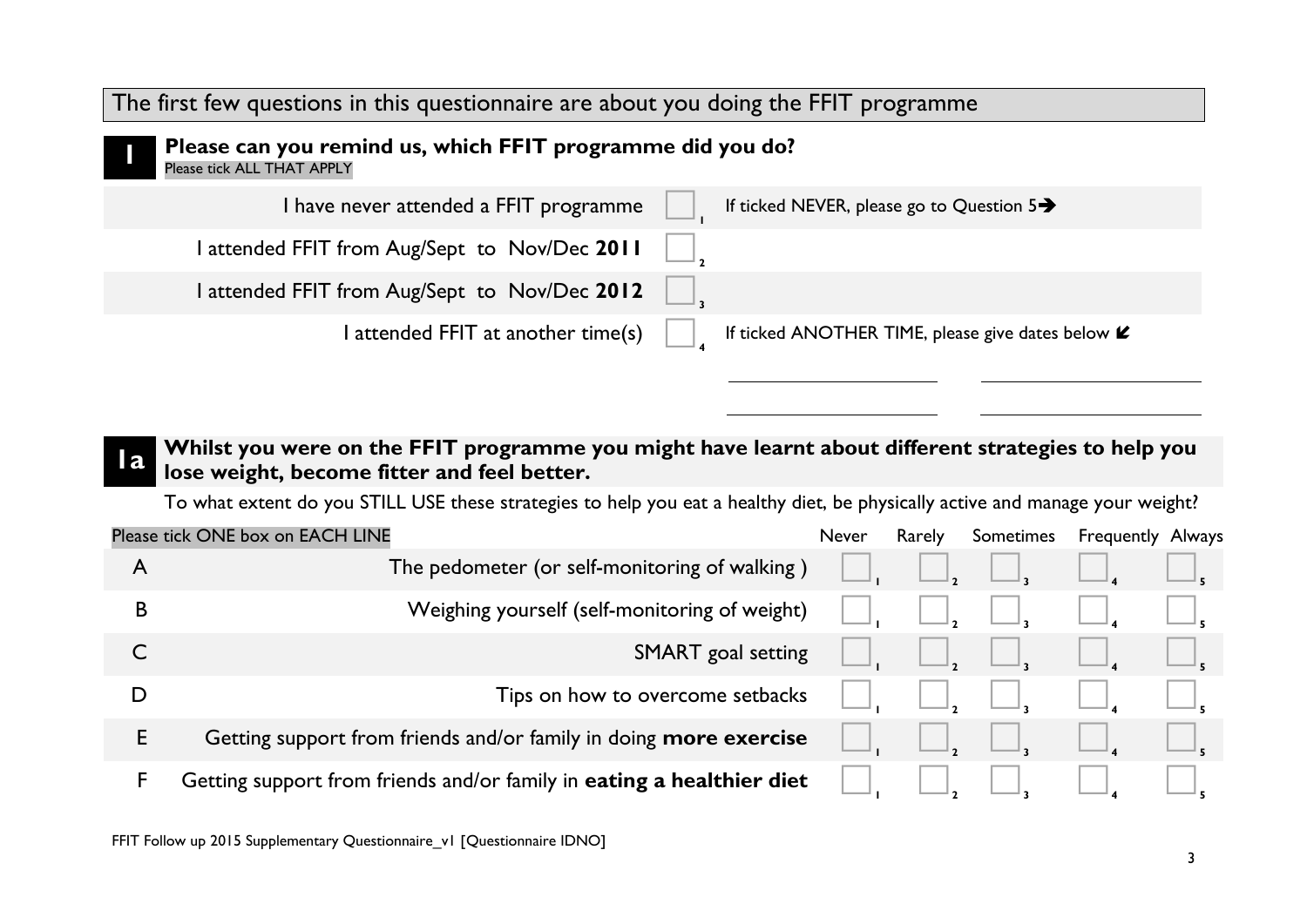**1** To what extent do you STILL USE these strategies to help you eat a healthy diet, be physically active and manage your weight?

|                          | Please tick ONE box on EACH LINE                                        | Never | Rarely | Sometimes | Frequently Always |  |
|--------------------------|-------------------------------------------------------------------------|-------|--------|-----------|-------------------|--|
| <b>Physical Activity</b> |                                                                         |       |        |           |                   |  |
| G                        | Walking as part of your daily life                                      |       |        |           |                   |  |
| H                        | Attending a gym                                                         |       |        |           |                   |  |
|                          | Cycling, swimming or other forms of exercise                            |       |        |           |                   |  |
|                          | Attending a group exercise programme                                    |       |        |           |                   |  |
| <b>Healthy Eating</b>    |                                                                         |       |        |           |                   |  |
| K                        | Eating regular meals (including breakfast) on a daily basis             |       |        |           |                   |  |
|                          | Limiting the quantity of food you eat (watching portion sizes)          |       |        |           |                   |  |
| M                        | Limiting intake of certain types of food (such as fats, sugars)         |       |        |           |                   |  |
| $\mathsf{N}$             | Limiting overall calorie intake (i.e. following a personal eating plan) |       |        |           |                   |  |
| $\circ$                  | Limiting intake of sugary drinks                                        |       |        |           |                   |  |
| P                        | Limiting intake of alcohol                                              |       |        |           |                   |  |
| Q                        | Consciously eating slowly                                               |       |        |           |                   |  |
| $\mathsf{R}$             | Reading food labels to make healthy food choices                        |       |        |           |                   |  |
|                          |                                                                         |       |        |           |                   |  |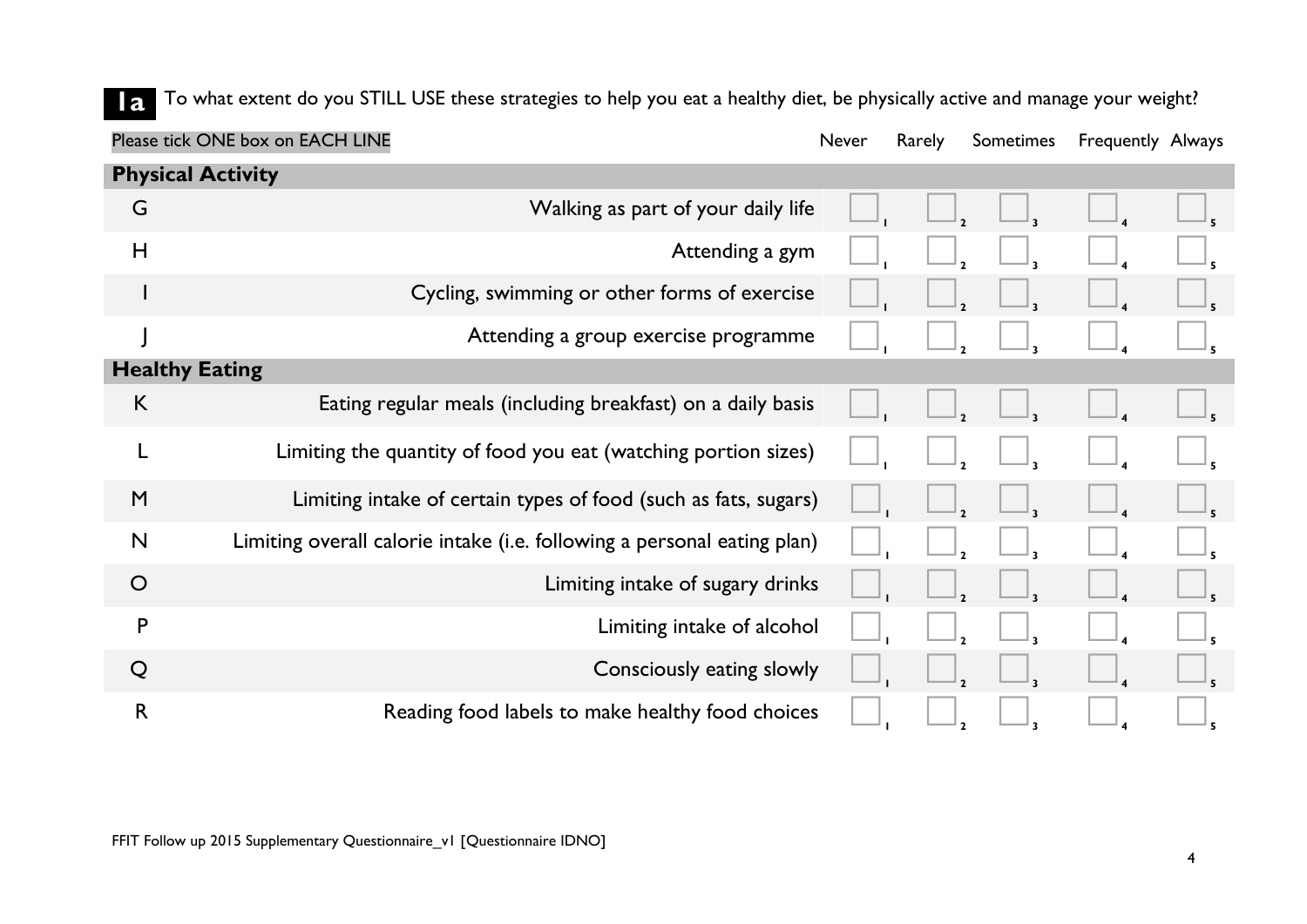| IЬ | Thinking back over the last 21/2 years <b>SINCE WE LAST SAW YOU IN 2012</b> , have you experienced any<br>injuries, joint problems or newly diagnosed medical conditions that you feel are RELATED TO THE FACT<br>THAT YOU TOOK PART IN A FOOTBALL FANS IN TRAINING PROGRAMME at your club?<br>Please tick ONE box |      |  |
|----|--------------------------------------------------------------------------------------------------------------------------------------------------------------------------------------------------------------------------------------------------------------------------------------------------------------------|------|--|
|    | No<br>Please go to question $2 \rightarrow$                                                                                                                                                                                                                                                                        |      |  |
|    | Yes<br>Please complete section below $\mathcal L$                                                                                                                                                                                                                                                                  |      |  |
|    | If 'Yes', please give details of the injury, joint problem or newly diagnosed<br>medical condition and an indication of when it first happened.                                                                                                                                                                    |      |  |
|    |                                                                                                                                                                                                                                                                                                                    | Date |  |
|    |                                                                                                                                                                                                                                                                                                                    | Date |  |
|    |                                                                                                                                                                                                                                                                                                                    | Date |  |
|    |                                                                                                                                                                                                                                                                                                                    | Date |  |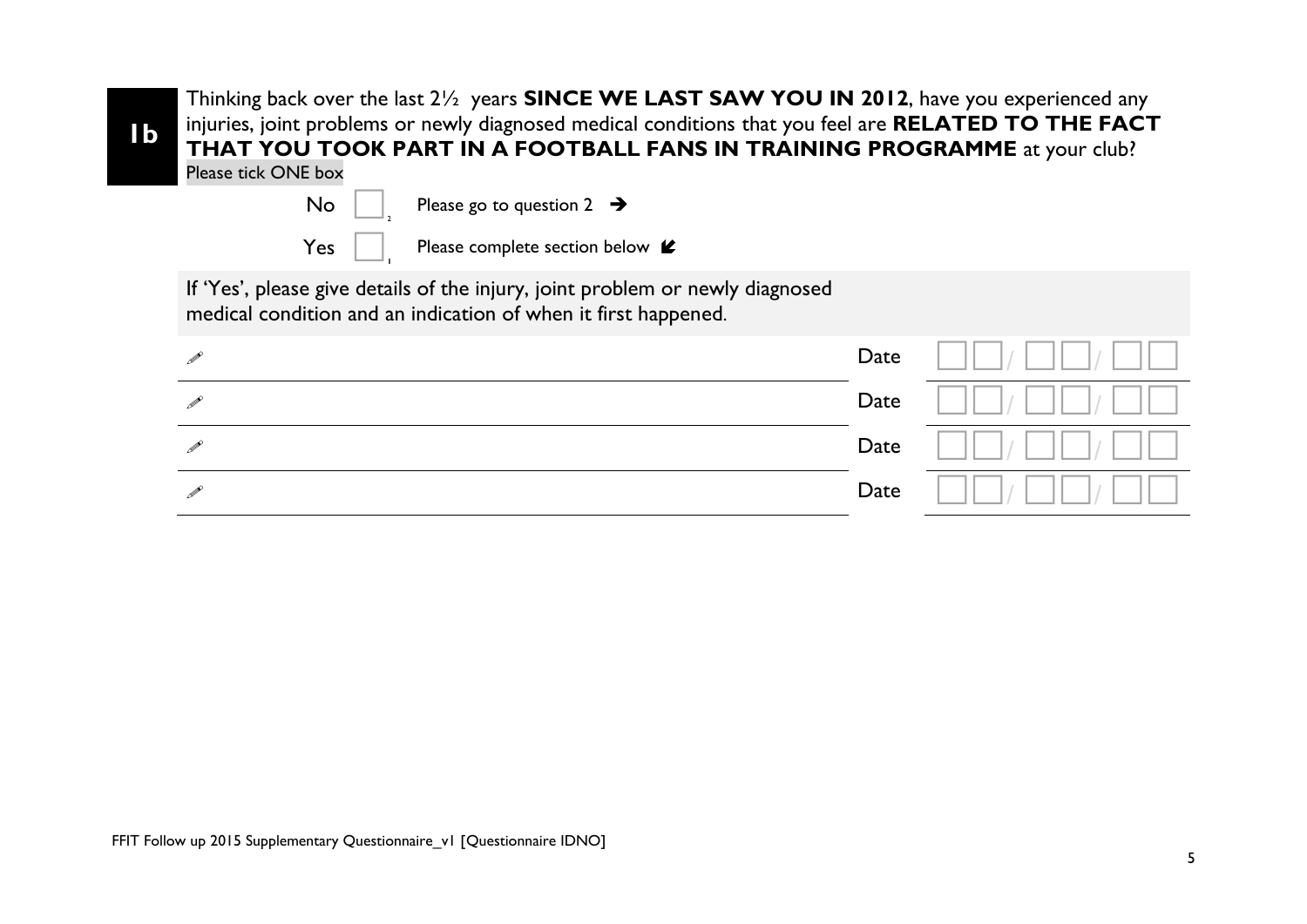### **The next questions assess your SATISFACTION following any CHANGES you made to your diet, physical activity and weight as a result of participation in the FFIT programme.**

**2** Thinking back to when your 12 week FFIT programme HAD JUST FINISHED, how satisfied were you THEN with what you experienced…

|   | Please circle ONE NUMBER ON EACH LINE           | Very<br>dissatisfied |                |             | Neither satisfied<br>nor dissatisfied |  |   | Very<br>satisfied | did not make<br>any changes |
|---|-------------------------------------------------|----------------------|----------------|-------------|---------------------------------------|--|---|-------------------|-----------------------------|
| A | As a result of eating a healthier diet?         |                      |                |             | 4 5 6 7                               |  | 8 |                   |                             |
|   | As a result of being more physically<br>active? |                      | $\overline{2}$ | 3 4 5 6 7 8 |                                       |  |   |                   |                             |
|   | As a result of losing weight?                   |                      |                |             | 4 5 6 7 8                             |  |   |                   |                             |

**3** NOW, thinking about how you feel TODAY, how satisfied are you CURRENTLY with what you are experiencing…

|   | Please circle ONE NUMBER ON EACH LINE           | Very<br>dissatisfied |   |                | Neither satisfied<br>nor dissatisfied |            |    | Very<br>satisfied | This does not apply<br>to me at the<br>moment |
|---|-------------------------------------------------|----------------------|---|----------------|---------------------------------------|------------|----|-------------------|-----------------------------------------------|
| A | As a result of eating a healthier diet?         |                      | 3 | $\overline{4}$ |                                       | $5\quad 6$ | 8  |                   |                                               |
|   | As a result of being more physically<br>active? |                      | 3 | 4              | $5\quad 6$                            |            |    |                   |                                               |
|   | As a result of losing weight?                   |                      |   | $\overline{4}$ |                                       | 6          | -8 |                   |                                               |

FFIT Follow up 2015 Supplementary Questionnaire\_v1 [Questionnaire IDNO]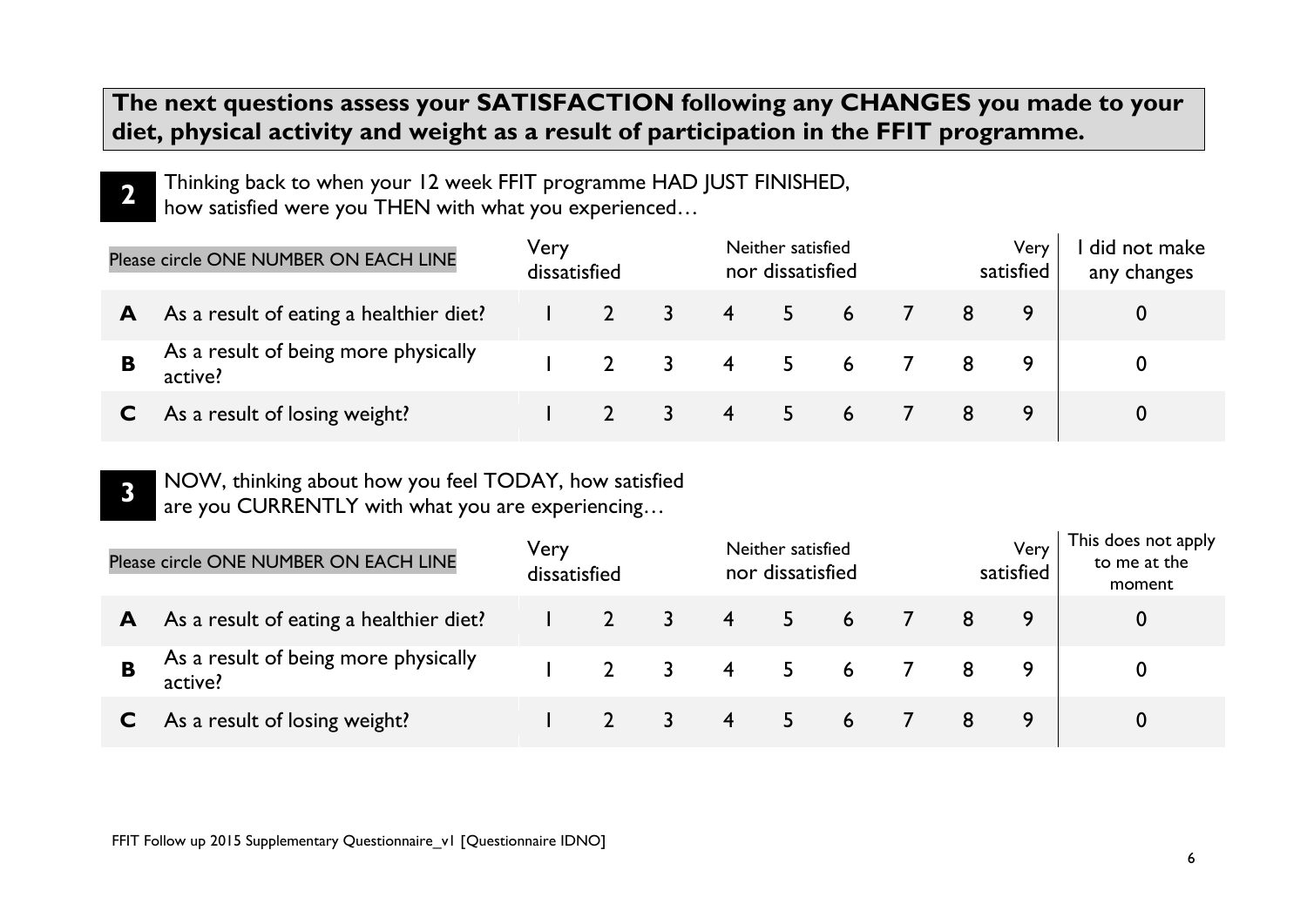

**In my relationships with other men who were with me on the FFIT programme, I feel...**

|    | Please circle ONE NUMBER ON<br><b>EACH LINE</b> | Do not<br>agree at all | Very slightly<br>agree | Slightly agree | Moderately<br>agree     | Agree | Strongly agree | Very<br>strongly<br>agree |
|----|-------------------------------------------------|------------------------|------------------------|----------------|-------------------------|-------|----------------|---------------------------|
| A  | Supported                                       |                        | $\overline{2}$         | 3              | $\overline{4}$          | 5     | 6              | 7                         |
| B  | Close to them                                   |                        | $\overline{2}$         | 3              | $\overline{\mathbf{4}}$ | 5     | 6              | 7                         |
| C  | Understood                                      |                        | $\overline{2}$         | 3              | $\overline{4}$          | 5     | 6              | 7                         |
| D  | Attached to them                                |                        | $\overline{2}$         | 3              | $\overline{4}$          | 5     | 6              | 7                         |
| E. | Listened to                                     |                        | $\overline{2}$         | 3              | $\overline{4}$          | 5     | 6              | 7                         |
| F  | Bonded to them                                  |                        | $\overline{2}$         | 3              | $\overline{4}$          | 5     | 6              | 7                         |
| G  | Valued                                          |                        | $\overline{2}$         | 3              | $\overline{4}$          | 5     | 6              | $\overline{7}$            |
| Н  | Close knit                                      |                        | $\overline{2}$         | 3              | $\overline{4}$          | 5     | 6              | 7                         |
|    | Safe                                            |                        | $\overline{2}$         | 3              | $\overline{4}$          | 5     | 6              | 7                         |
|    | As a friend                                     |                        | $\overline{2}$         | 3              | 4                       | 5     | 6              | 7                         |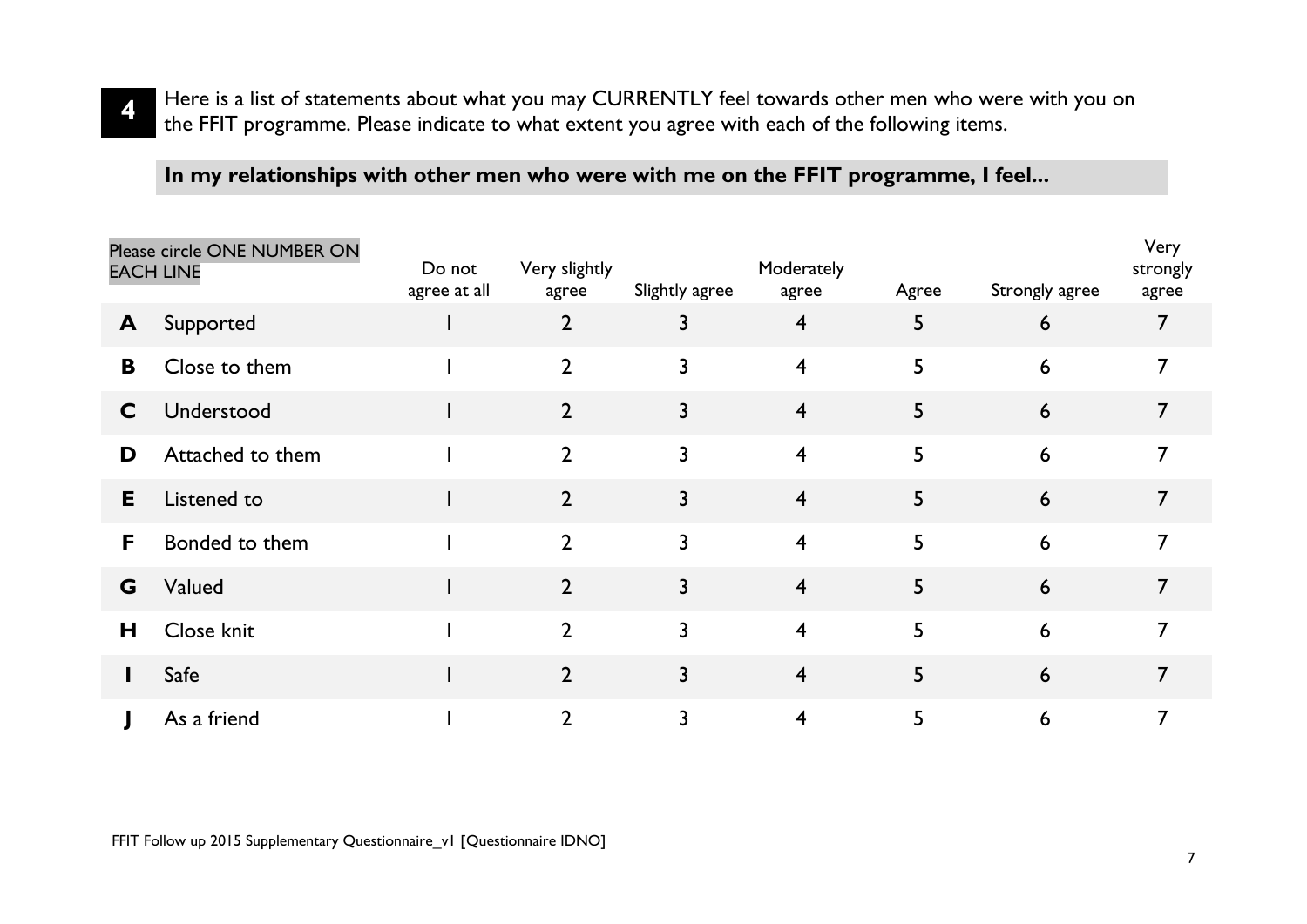**5**

Here is a list of statements about what you may currently feel towards YOUR IMMEDIATE FAMILY MEMBERS (such as your wife, partner, children, sister, brother, mother, father). Please indicate to what extent you agree with each of the following items.

| If you don't have any immediate family members (such as a wife,      | and please go               |
|----------------------------------------------------------------------|-----------------------------|
| partner, children, sister, brother, mother, father) please TICK HERE | to Question 6 $\rightarrow$ |

#### **In my relationships with my immediate family members, I feel....**

|                  | Please circle ONE NUMBER<br>ON EACH LINE | Do not<br>agree at all | Very slightly<br>agree | Slightly<br>agree | Moderately<br>agree | Agree | Strongly<br>agree | Very strongly<br>agree |
|------------------|------------------------------------------|------------------------|------------------------|-------------------|---------------------|-------|-------------------|------------------------|
| $\blacktriangle$ | Supported                                |                        |                        |                   | 4                   | 5     | 6                 |                        |
| B                | Close to them                            |                        |                        |                   | 4                   | 5     | 6                 |                        |
| C                | Understood                               |                        |                        |                   | $\overline{4}$      | 5.    | 6                 |                        |
| D                | Attached to them                         |                        | $\overline{2}$         |                   | 4                   | 5     | 6                 |                        |
| Е                | Listened to                              |                        |                        |                   | 4                   | 5.    | 6                 |                        |
| F                | Bonded to them                           |                        |                        |                   | 4                   | 5     | 6                 |                        |
| G                | Valued                                   |                        |                        |                   | 4                   | 5     | 6                 |                        |
| H                | Close knit                               |                        | $\mathbf{2}$           |                   | 4                   | 5     | 6                 |                        |
|                  | Safe                                     |                        |                        |                   | 4                   | 5     | 6                 |                        |
|                  | As a friend                              |                        |                        |                   |                     |       | 6                 |                        |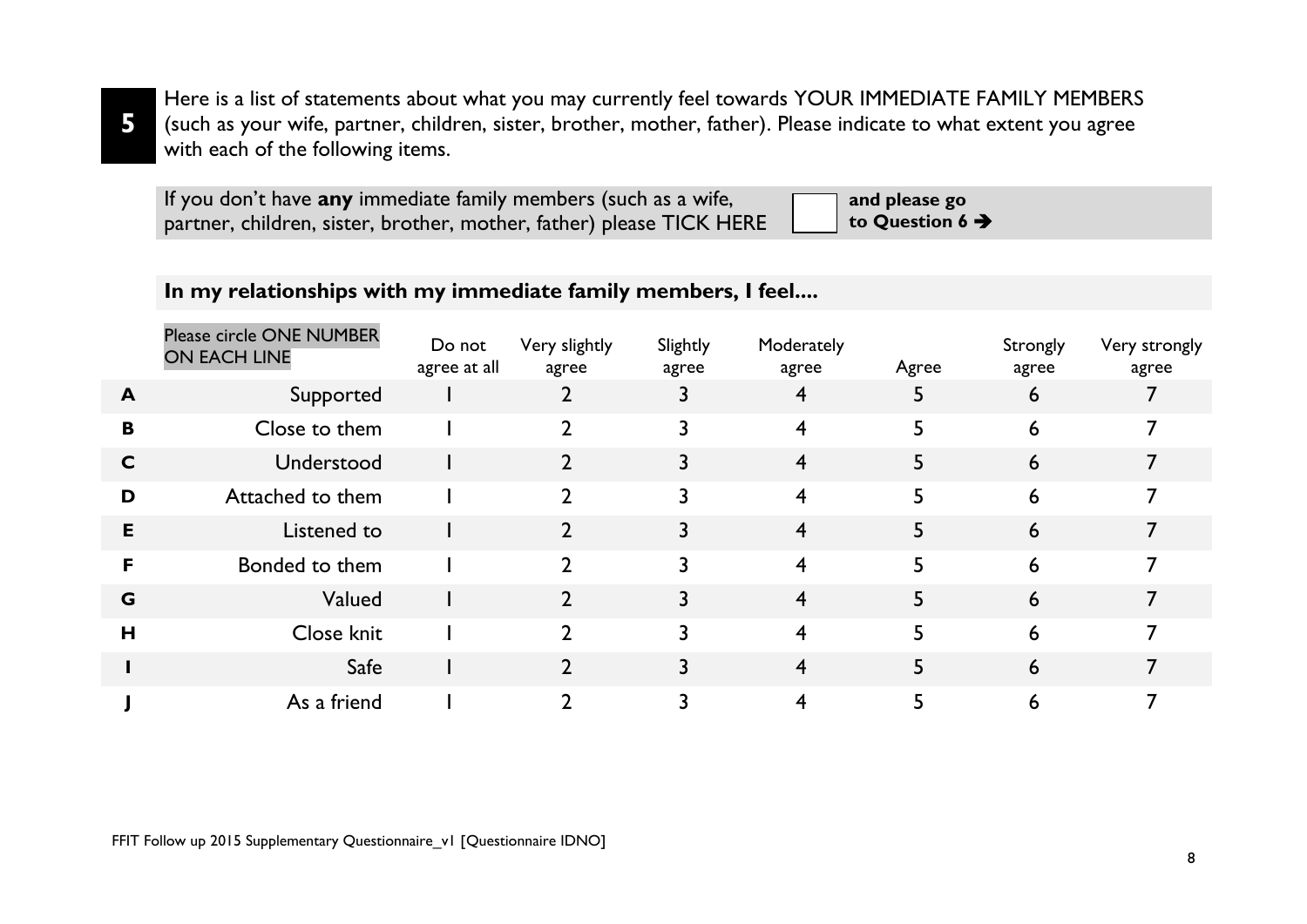#### **The next three questions are about what you eat**

**6**

This question relates to the reasons why you would either start eating a healthier diet or continue to do so. Different people have different reasons for eating a healthier diet, and we want to know how true each of the following reasons is for you.

Using the scale below, please indicate the extent to which each reason is true for you.

#### **The reason I would EAT A HEALTHY DIET is...**

|   | Please circle ONE NUMBER ON EACH LINE                                                                     | Not at<br>all true |                |                | Somewhat<br>true |                 |   | Very<br>true   |
|---|-----------------------------------------------------------------------------------------------------------|--------------------|----------------|----------------|------------------|-----------------|---|----------------|
| A | Because I feel that I want to take responsibility for my own<br>health                                    |                    | $\overline{2}$ | $\mathbf{3}$   | 4                | 5               | 6 | 7              |
| B | Because I would feel guilty or ashamed of myself if I did not<br>eat a healthy diet                       |                    | $\overline{2}$ | $\mathbf{3}$   | 4                | 5               | 6 |                |
| C | Because I personally believe it is the best thing for my<br>health                                        |                    | $\overline{2}$ | $\mathsf{3}$   | $\overline{4}$   | 5 <sup>5</sup>  | 6 | 7              |
| D | Because others would be upset with me if I did not                                                        |                    | $\overline{2}$ | $\overline{3}$ | $\overline{4}$   | $5\overline{)}$ | 6 |                |
| E | I really don't think about it                                                                             |                    | $\overline{2}$ | $\overline{3}$ | $\overline{4}$   | 5 <sup>5</sup>  | 6 | $\overline{7}$ |
| F | Because I have carefully thought about it and believe it is<br>very important for many aspects of my life |                    | $\overline{2}$ | $\overline{3}$ | $\overline{4}$   | 5               | 6 |                |
| G | Because I would feel bad about myself if I did not eat a<br>healthy diet                                  |                    | $\overline{2}$ | $\mathbf{3}$   | $\overline{4}$   | 5 <sup>5</sup>  | 6 | $\overline{7}$ |
| H | Because it is an important choice I really want to make                                                   |                    | $\overline{2}$ | $\mathbf{3}$   | $\overline{4}$   | 5               | 6 |                |
| L | Because I feel pressure from others to do so                                                              |                    | $\overline{2}$ | $\mathsf{3}$   | $\overline{4}$   | 5               | 6 |                |
|   | Because it is easier to do what I am told than think about it                                             |                    | $\overline{2}$ | 3              | $\overline{4}$   | 5               | 6 |                |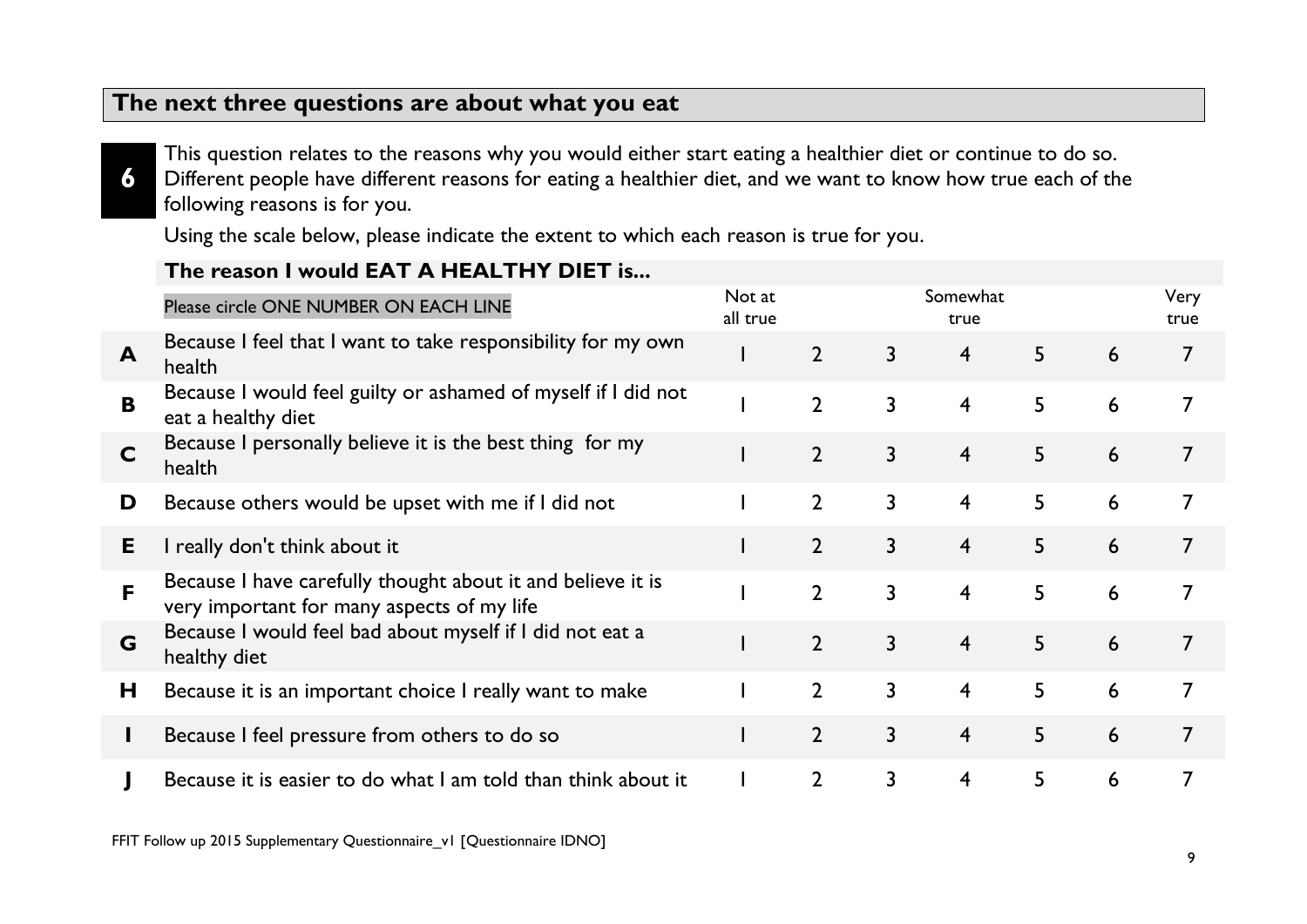# **6**

#### **The reason I would EAT A HEALTHY DIET is...**

| b | Please circle ONE NUMBER ON EACH LINE                         | Not at<br>all true |              |   | Somewhat<br>true |    |   | Very<br>true |
|---|---------------------------------------------------------------|--------------------|--------------|---|------------------|----|---|--------------|
| K | Because it is consistent with my life goals                   |                    |              | 3 | $\overline{4}$   | 5  | 6 |              |
|   | Because I want others to approve of me                        |                    | $2^{\circ}$  | 3 | $\overline{4}$   | 5. | 6 |              |
| M | Because it is very important for being as healthy as possible |                    | $\mathbf{2}$ | 3 | $\overline{4}$   | 5  | 6 |              |
| N | Because I want others to see I can do it                      |                    |              | 3 | $\overline{4}$   | 5. | 6 |              |
|   | don't really know why                                         |                    |              | 3 | $\overline{4}$   | 5  | 6 |              |

| Please indicate the extent to which each statement is true for you. |  |
|---------------------------------------------------------------------|--|
|---------------------------------------------------------------------|--|

|   | Please circle ONE NUMBER ON EACH LINE                         | Not at<br>all true | Somewhat<br>true |                |  | Very<br>true |  |  |
|---|---------------------------------------------------------------|--------------------|------------------|----------------|--|--------------|--|--|
| A | I feel confident in my ability to maintain a healthy diet     |                    |                  | $\overline{4}$ |  | 6            |  |  |
| В | now feel capable of maintaining a healthy diet                |                    |                  | $\overline{4}$ |  | 6            |  |  |
|   | I am able to maintain a healthy diet permanently              |                    |                  | $\overline{4}$ |  | 6            |  |  |
|   | I am able to meet the challenge of maintaining a healthy diet |                    |                  | 4              |  | 6            |  |  |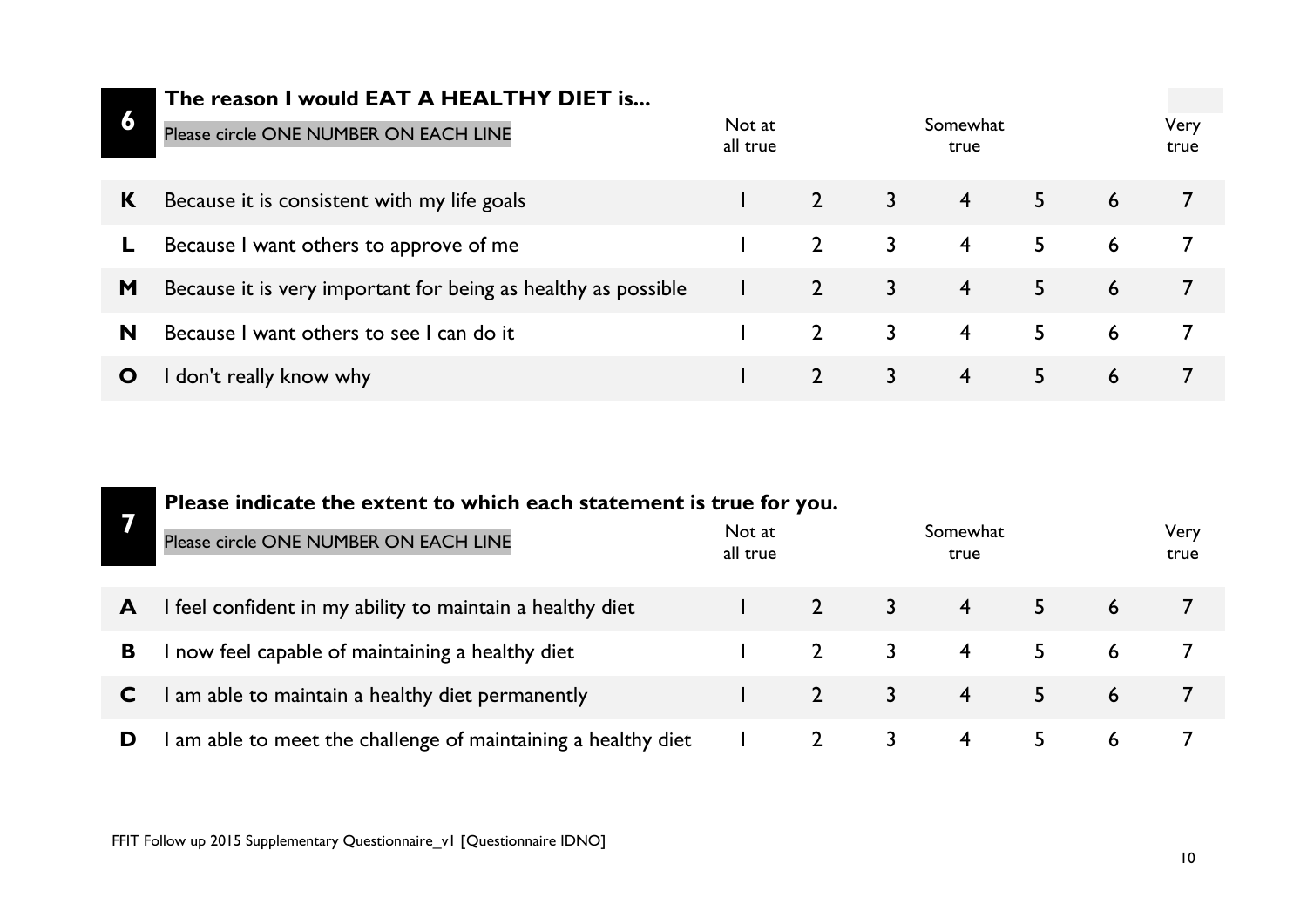#### **Please indicate the extent to which you agree with the following statements.**

|   | Please circle ONE NUMBER ON EACH LINE                                                                                    | Strongly<br>disagree |  |  | Strongly<br>agree |
|---|--------------------------------------------------------------------------------------------------------------------------|----------------------|--|--|-------------------|
|   | eat a healthy diet because I like to rather than<br>because I feel I have to                                             |                      |  |  |                   |
| В | Healthy eating is not something I would necessarily<br>choose to do, rather it is something that I feel I<br>ought to do |                      |  |  |                   |
|   | Having to eat healthily is a bit of a bind but it has to<br>be done                                                      |                      |  |  |                   |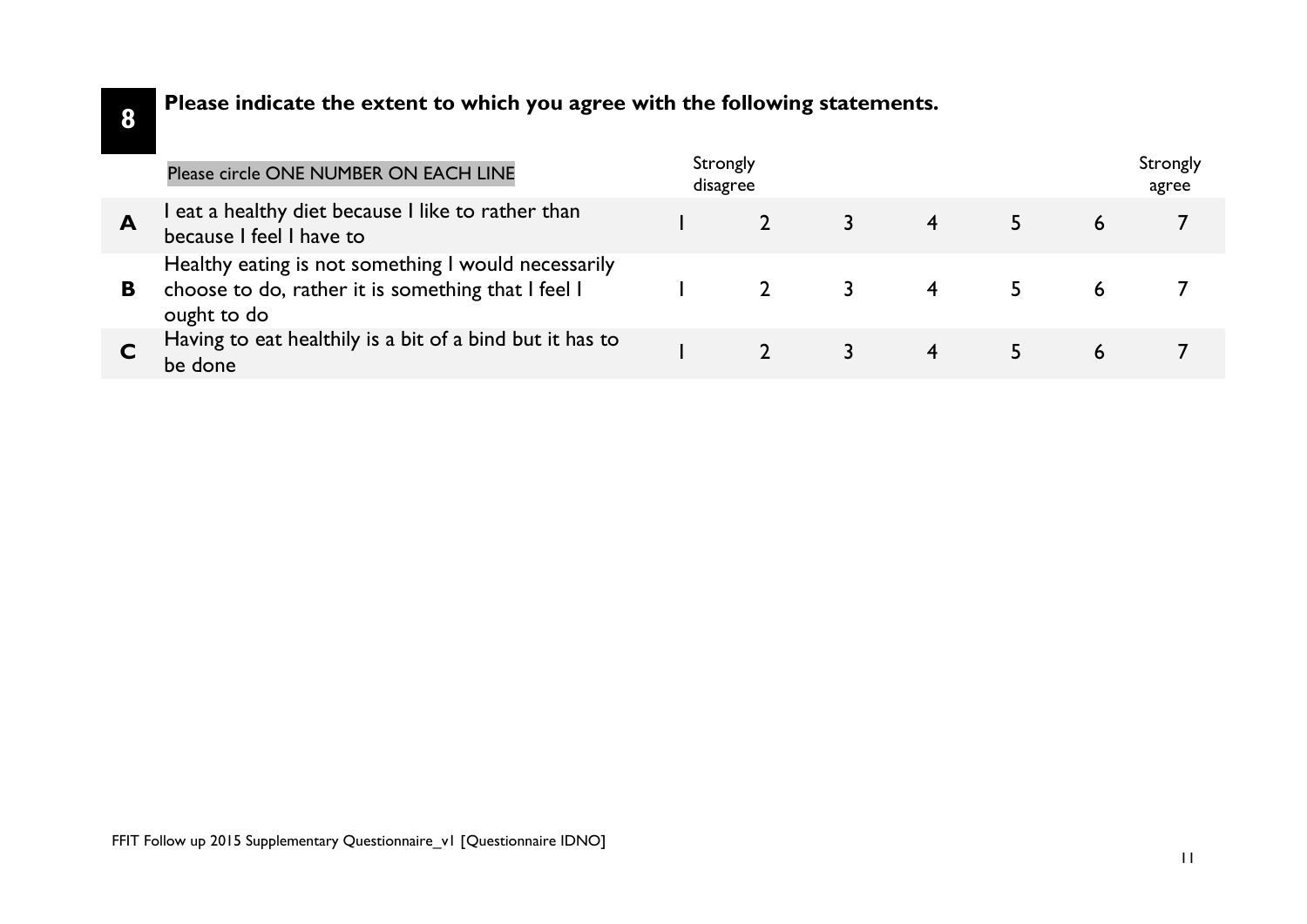#### **The next three questions relate to being physically active (or taking exercise)**

**9** This question relates to the reasons why you would either start to do physical activity regularly or continue to do so. Different people have different reasons for doing that, and we want to know how true each of the following reasons is for you.

Using the scale below, please indicate the extent to which each reason is true for you.

#### **The reason I would BE PHYSICALLY ACTIVE REGULARLY is...**

|    | Please circle ONE NUMBER ON EACH LINE                                                                     | Not at<br>all true |                |                | Somewhat<br>true        |   |   | Very<br>true   |
|----|-----------------------------------------------------------------------------------------------------------|--------------------|----------------|----------------|-------------------------|---|---|----------------|
| A  | Because I feel that I want to take responsibility for my own<br>health                                    |                    | $\overline{2}$ | 3              | 4                       | 5 | 6 | 7              |
| B  | Because I would feel guilty or ashamed of myself if I were<br>not physically active regularly             |                    | $\overline{2}$ | 3              | $\overline{4}$          | 5 | 6 |                |
| C  | Because I personally believe it is the best thing for my health                                           |                    | $\overline{2}$ | $\mathbf{3}$   | 4                       | 5 | 6 | 7              |
| D  | Because others would be upset with me if I did not                                                        |                    | $\overline{2}$ | 3              | 4                       | 5 | 6 | 7              |
| E. | I really don't think about it                                                                             |                    | $\overline{2}$ | 3              | $\overline{4}$          | 5 | 6 |                |
| F  | Because I have carefully thought about it and believe it is<br>very important for many aspects of my life |                    | $\overline{2}$ | $\mathsf{3}$   | $\overline{4}$          | 5 | 6 |                |
| G  | Because I would feel bad about myself if I were not<br>physically active regularly                        |                    | $\overline{2}$ | $\overline{3}$ | $\overline{4}$          | 5 | 6 |                |
| Н  | Because it is an important choice I really want to make                                                   |                    | $\overline{2}$ | $\mathsf{3}$   | $\overline{4}$          | 5 | 6 | 7              |
| L  | Because I feel pressure from others to do so                                                              |                    | $\overline{2}$ | $\overline{3}$ | $\overline{4}$          | 5 | 6 | $\overline{7}$ |
|    | Because it is easier to do what I am told than think about it                                             |                    | $\overline{2}$ | $\mathbf{3}$   | $\overline{\mathbf{4}}$ | 5 | 6 |                |

FFIT Follow up 2015 Supplementary Questionnaire v1 [Questionnaire IDNO]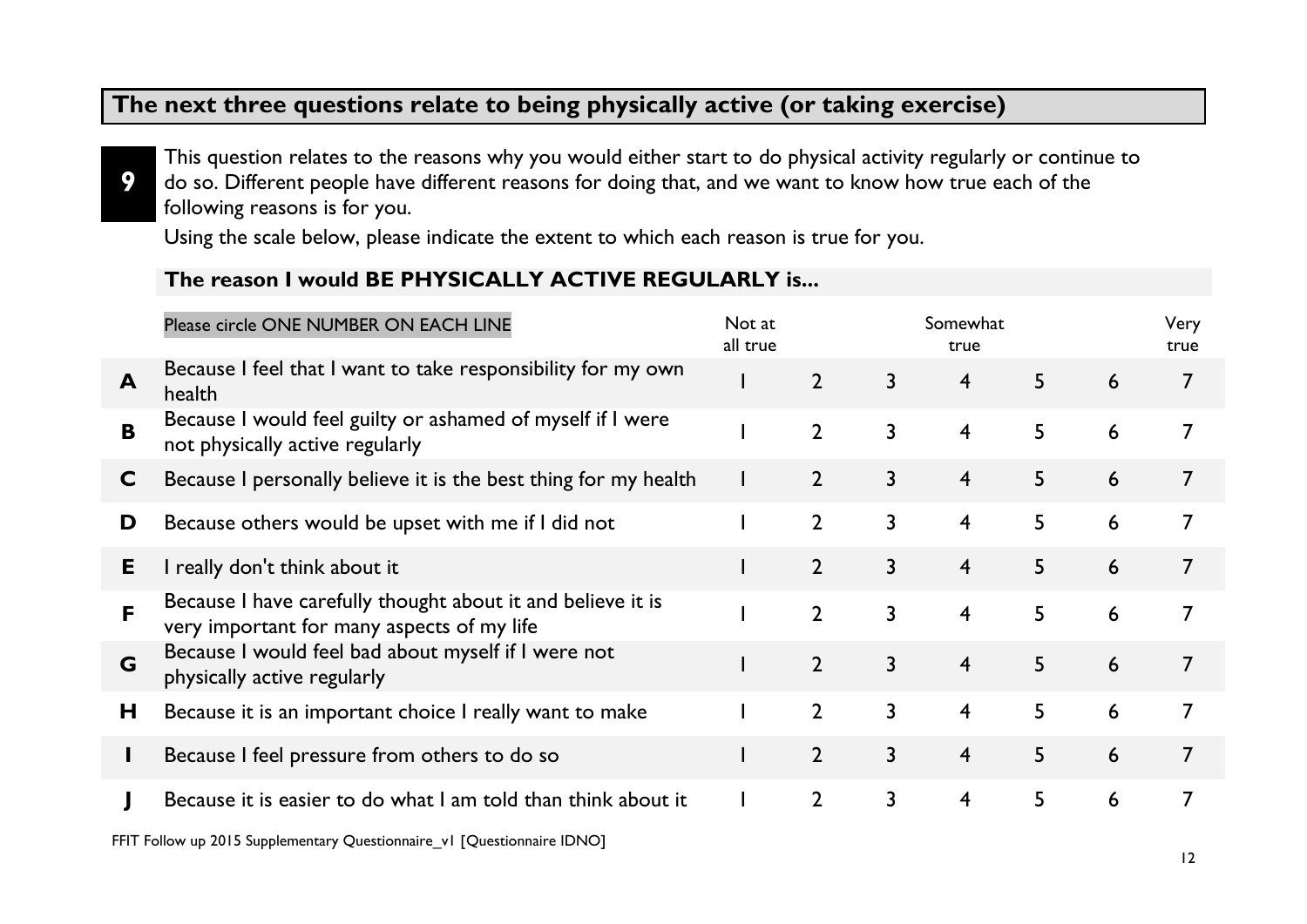|   | The reason I would BE PHYSICALLY ACTIVE REGULARLY is          |                    |                |                |                  |   |              |  |
|---|---------------------------------------------------------------|--------------------|----------------|----------------|------------------|---|--------------|--|
| О | Please circle ONE NUMBER ON EACH LINE                         | Not at<br>all true |                |                | Somewhat<br>true |   | Very<br>true |  |
| K | Because it is consistent with my life goals                   |                    | $\sqrt{2}$     | $\overline{3}$ | $\overline{4}$   | 5 | 6            |  |
|   | Because I want others to approve of me                        |                    | $\overline{2}$ | 3              | $\overline{4}$   | 5 | 6            |  |
| M | Because it is very important for being as healthy as possible |                    | $\overline{2}$ | 3              | $\overline{4}$   | 5 | 6            |  |
| N | Because I want others to see I can do it                      |                    | $\overline{2}$ | 3              | $\overline{4}$   | 5 | 6            |  |
| O | don't really know why                                         |                    | $\overline{2}$ | 3              | 4                | 5 | 6            |  |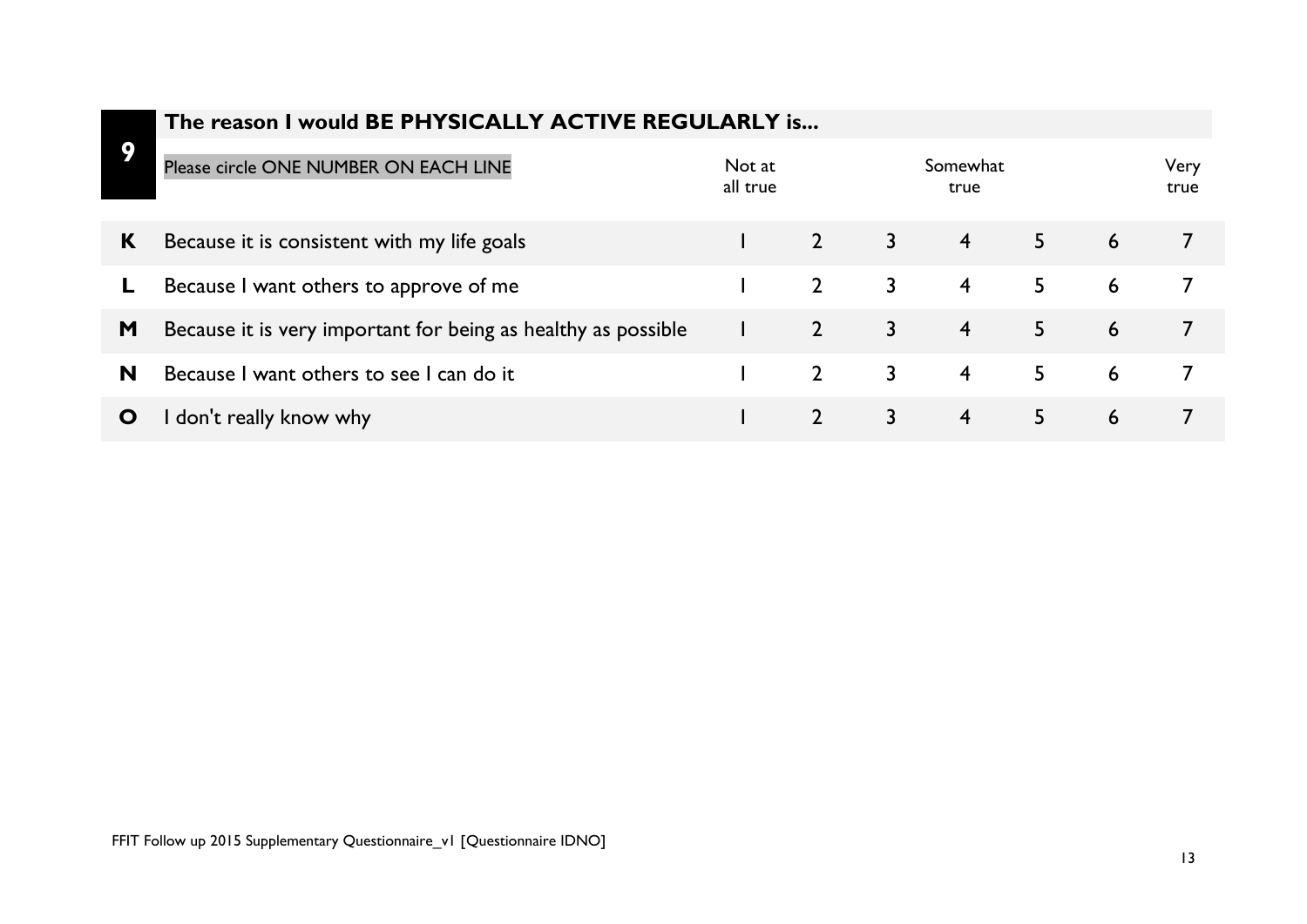# **10 Please indicate the extent to which each statement is true for you.**

|   | Please circle ONE NUMBER ON EACH LINE                                   | Not at<br>all true |  | Somewhat<br>true |   | Very<br>true |
|---|-------------------------------------------------------------------------|--------------------|--|------------------|---|--------------|
| A | I feel confident in my ability to be physically active regularly        |                    |  | 4                | 6 |              |
| в | I now feel capable of being physically active regularly                 |                    |  |                  |   |              |
|   | I am able to be physically active regularly over the long term          |                    |  |                  | 6 |              |
|   | I am able to meet the challenge of being physically active<br>regularly |                    |  |                  | b |              |

### **11 Please indicate the extent to which you agree with the following statements.**

|    | Please circle ONE NUMBER ON EACH LINE                                                                                       | Strongly<br>disagree |  |  | Strongly<br>agree |
|----|-----------------------------------------------------------------------------------------------------------------------------|----------------------|--|--|-------------------|
| A  | I do physical activity because I like to rather than<br>because I feel I have to                                            |                      |  |  |                   |
| B. | Physical activity is not something I would necessarily<br>choose to do, rather it is something that I feel I<br>ought to do |                      |  |  |                   |
|    | Having to do physical activity is a bit of a bind but it<br>has to be done                                                  |                      |  |  |                   |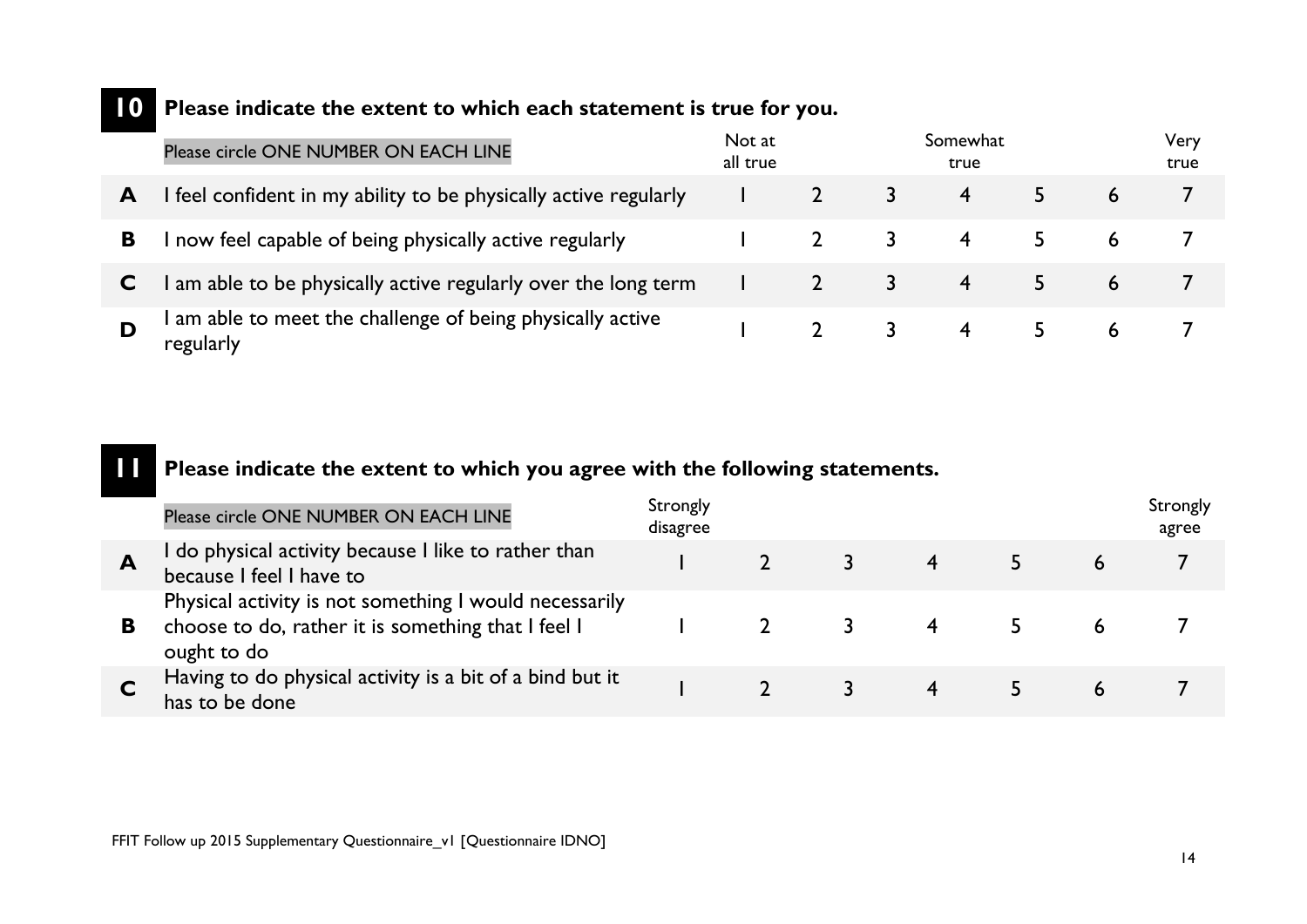**12**

And finally, we may want to continue to follow you up in future (e.g. to record your measurements and/or ask you to complete a questionnaire) in relation to the FFIT research study.

Nowadays, many researchers are using online questionnaires instead of paper-based ones.

If you were to take part in any future FFIT research study, how would you feel about completing an online questionnaire, instead of a paper questionnaire like you have completed today?

#### Please tick ONE box

| I would be happy to complete an <u>online</u> questionnaire in any future FFIT research    |  |
|--------------------------------------------------------------------------------------------|--|
| I would prefer to complete a <u>paper</u> questionnaire in any future FFIT research $\Box$ |  |
| I do not want to take part in any future FFIT research $\Box$                              |  |